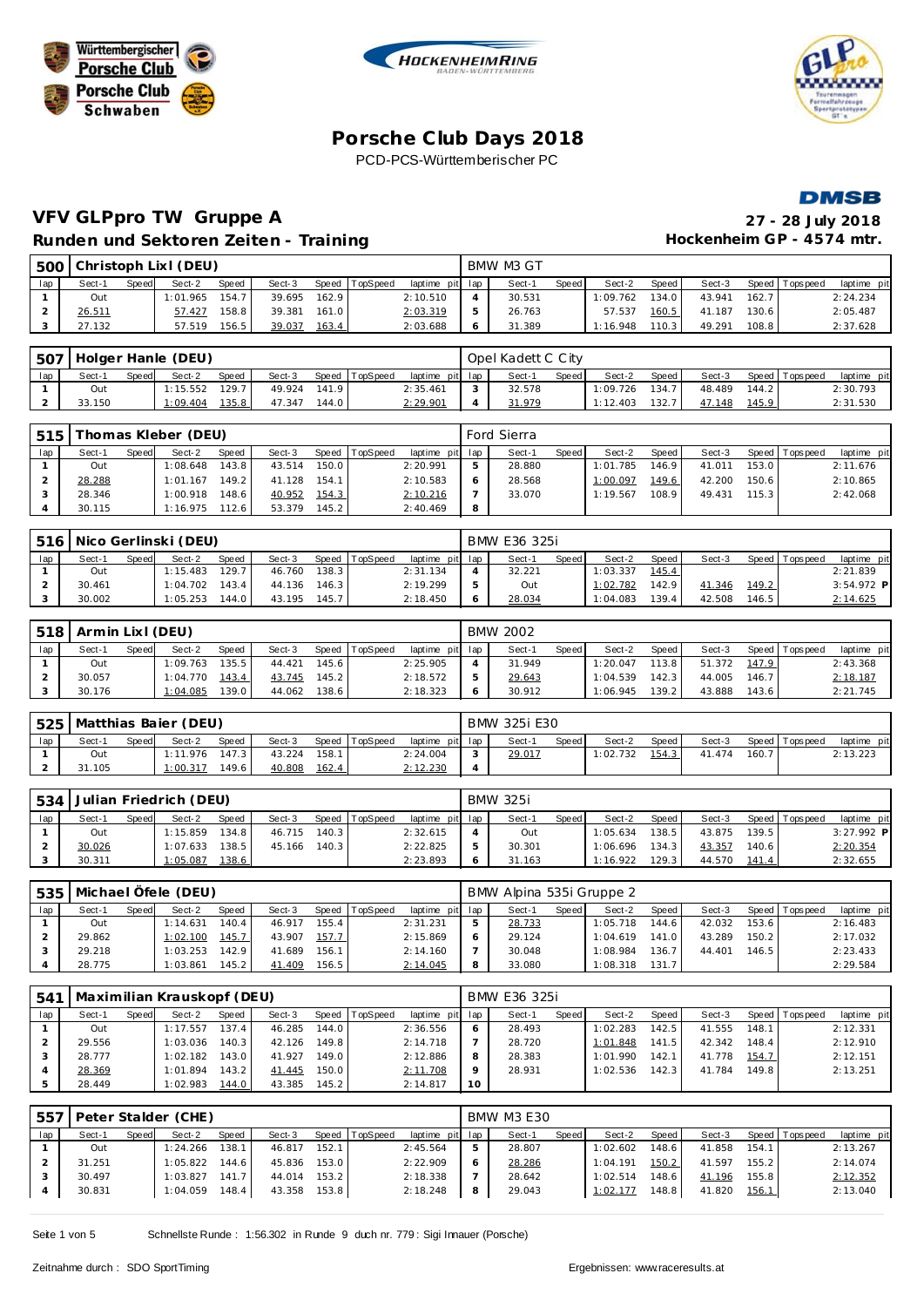







# **VFV GLPpro TW Gruppe A 27 - 28 July 2018** Runden und Sektoren Zeiten - Training **Matter and American Hockenheim GP** - 4574 mtr.

| $157^{-}$ |        |              | Rainer Fischer (DEU) |        |        |       |          |                 |   | <b>BMW 2002TI</b> |              |          |                    |        |       |                 |             |
|-----------|--------|--------------|----------------------|--------|--------|-------|----------|-----------------|---|-------------------|--------------|----------|--------------------|--------|-------|-----------------|-------------|
| lap i     | Sect-1 | <b>Speed</b> | Sect-2               | Speed  | Sect-3 | Speed | TopSpeed | laptime pit lap |   | Sect-1            | <b>Speed</b> | Sect-2   | Speed              | Sect-3 |       | Speed Tops peed | laptime pit |
|           | Out    |              | 1:26.147             | 119.6  | 47.126 | 137.6 |          | 2:48.138        |   | 29.400            |              | 1:09.069 | 117.0              | 50.172 | 110.7 |                 | 2:28.641    |
|           | 30.246 |              | 1:06.408             | 136.5  | 43.575 | 143.2 |          | 2:20.229        |   | 32.888            |              | 1:05.973 | 137.61             | 42.865 | 143.8 |                 | 2:21.726    |
|           | 31.414 |              | 1:04.828             | 139.41 | 43.529 | 141.7 |          | 2:19.771        |   | 30.634            |              | 1:04.276 | 139.2 <sub>1</sub> | 43.426 | 140.8 |                 | 2:18.336    |
|           | 29.275 |              | :04.869              | 140.8  | 43.157 | 140.8 |          | 2:17.301        | 8 | 29.995            |              | 1:10.146 | 130.0              | 43.934 | 131.5 |                 | 2:24.075    |

| 586 | Klaus Fischer |       |          |       |        |       |          |                 |   | Subaru |              |          |       |        |       |                |             |
|-----|---------------|-------|----------|-------|--------|-------|----------|-----------------|---|--------|--------------|----------|-------|--------|-------|----------------|-------------|
| lap | Sect-1        | Speed | Sect-2   | Speed | Sect-3 | Speed | TopSpeed | laptime pit lap |   | Sect-1 | <b>Speed</b> | Sect-2   | Speed | Sect-3 |       | Speed Topspeed | laptime pit |
|     | Out           |       | 1:40.469 | 91.8  | 56.699 | 151.0 |          | 3:11.926        |   | 28.398 |              | 1:02.996 | 147.1 | 41.760 | 154.3 |                | 2:13.154    |
|     | 29.373        |       | 1:03.376 | 147.1 | 43.755 | 155.4 |          | 2:16.504        |   | 28.397 |              | 1:03.252 | 149.4 | 42.082 | 154.3 |                | 2:13.731    |
|     | 29.166        |       | 1:03.194 | 142.9 | 43.112 | 150.0 |          | 2:15.472        |   | 29.313 |              | 1:02.745 | 148.6 | 42.503 | 151.5 |                | 2:14.561    |
|     | 28.813        |       | 1:02.657 | 149.8 | 42.616 | 153.8 |          | 2:14.086        | 8 | 30.705 |              | 1:17.139 | 115.0 | 49.682 | 117.3 |                | 2:37.526    |

| 605 |        |       | Christoph Schneider (DEU) |       |        |       |                 |                 | Mercedes-Benz C 250 Turbodiesel |              |          |        |        |         |           |             |
|-----|--------|-------|---------------------------|-------|--------|-------|-----------------|-----------------|---------------------------------|--------------|----------|--------|--------|---------|-----------|-------------|
| lap | Sect-1 | Speed | Sect-2                    | Speed | Sect-3 | Speed | <b>TopSpeed</b> | laptime pit lap | Sect-1                          | <b>Speed</b> | Sect-2   | Speed  | Sect-3 | Speed I | Tops peed | laptime pit |
|     | Out    |       | 1:24.375                  | 136.2 | 46.910 | 146.9 |                 | 2:45.034        | 29.375                          |              | 1:08.810 | 128.9. | 45.099 | 130.31  |           | 2:23.284    |
|     | 31.111 |       | 1:06.477                  | 147.1 | 42.774 | 155.6 |                 | 2:20.362        | 31.742                          |              | 1:11.056 | 133.0  | 45.141 | 155.8   |           | 2:27.939    |
|     | 30.394 |       | 1:04.156                  | 144.4 | 44.370 | 140.8 |                 | 2:18.920        | 29.299                          |              | 1:03.342 | 134.2  | 45.350 | 147.7   |           | 2:17.991    |
|     | 30.517 |       | 1:04.385                  | 145.9 | 44.297 | 148.6 |                 | 2:19.199        | 31.043                          |              | 1:13.441 | 125.3  | 46.251 | 126.2   |           | 2:30.735    |

| 613 | Jürg Hüttinger (CHE) |       |          |       |        |       |                |                 |         | VW Golf |       |          |       |        |       |                |             |
|-----|----------------------|-------|----------|-------|--------|-------|----------------|-----------------|---------|---------|-------|----------|-------|--------|-------|----------------|-------------|
| lap | Sect-1               | Speed | Sect-2   | Speed | Sect-3 |       | Speed TopSpeed | laptime pit lap |         | Sect-   | Speed | Sect-2   | Speed | Sect-3 |       | Speed Topspeed | laptime pit |
|     | Out                  |       | 1:16.055 | 121.1 | 45.329 | 137.8 |                | 2:33.098        |         | 34.318  |       | 1:21.956 | 119.3 | 44.277 | 134.0 |                | 2:40.551    |
|     | 30.241               |       | 1:05.028 | 144.6 | 41.087 | 150.0 |                | 2:16.356        | ь       | 31.384  |       | 1:05.115 | 144.0 | 41.733 | 128.7 |                | 2:18.232    |
|     | 28.299               |       | 1:03.372 | 145.9 | 43.735 | 117.1 |                | 2:15.406        | $\circ$ |         |       |          |       |        |       |                |             |

|     | 616 Gerald Dietz (DEU) |              |          |              |        |       |          |                 | <b>BMW E30 320is</b> |       |          |       |        |       |                 |             |
|-----|------------------------|--------------|----------|--------------|--------|-------|----------|-----------------|----------------------|-------|----------|-------|--------|-------|-----------------|-------------|
| lap | Sect-1                 | <b>Speed</b> | Sect-2   | <b>Speed</b> | Sect-3 | Speed | TopSpeed | laptime pit lap | Sect-1               | Speed | Sect-2   | Speed | Sect-3 |       | Speed Tops peed | laptime pit |
|     | Out                    |              | 1:08.827 | 130.0        | 44.524 | 146.1 |          | 2:23.871        | 28.066               |       | 1:00.832 | 150.2 | 41.657 | 148.6 |                 | 2:10.555    |
|     | 29.648                 |              | 1:04.718 | 146.7        | 43.556 | 146.7 |          | 2:17.922        | 28.118               |       | 1:02.805 | 139.5 | 41.100 | 149.8 |                 | 2:12.023    |
|     | 30.174                 |              | 1:01.759 | 147.7        | 40.709 | 154.9 |          | 2:12.642        | 34.683               |       | 1:22.382 | 104.8 |        |       |                 | 3:01.672    |

| 617 |        |       | Wolfgang Kaupp (DEU) |              |        |       |                |                 |   | Opel Kadett C |       |          |       |        |                    |                 |              |
|-----|--------|-------|----------------------|--------------|--------|-------|----------------|-----------------|---|---------------|-------|----------|-------|--------|--------------------|-----------------|--------------|
| lap | Sect-1 | Speed | Sect-2               | <b>Speed</b> | Sect-3 |       | Speed TopSpeed | laptime pit lap |   | Sect-1        | Speed | Sect-2   | Speed | Sect-3 |                    | Speed Tops peed | laptime pit  |
|     | Out    |       | : 23.831             | 124.4        | 45.906 | 154.3 |                | 2:46.231        |   | 27.785        |       | 1:01.091 | 149.4 | 40.545 | 159.3              |                 | 2:09.421     |
|     | 28.682 |       | : 00.608             | 151.0        | 39.850 | 161.0 |                | 2:09.140        |   | 28.859        |       | 1:00.997 | 156.5 |        |                    |                 | 2:19.252     |
|     | 27.361 |       | 58.810               | 155.6        | 39.604 | 161.9 |                | 2:05.775        |   | Out           |       | 1:37.157 | 108.0 | 49.216 | 138.3 <sub>1</sub> |                 | $4:12.573$ P |
|     | 27.307 |       | :00.009              | 154.5        | 39.289 | 159.3 |                | 2:06.605        | 8 | 32.137        |       | 1:06.728 | 142.  | 43.475 | 129.5              |                 | 2:22.340     |

| 618 |        |       | Remy Wierts (NLD) |              |        |       |                |                 |   | Ford Escort |       |          |       |        |       |                |             |
|-----|--------|-------|-------------------|--------------|--------|-------|----------------|-----------------|---|-------------|-------|----------|-------|--------|-------|----------------|-------------|
| lap | Sect-1 | Speed | Sect-2            | <b>Speed</b> | Sect-3 |       | Speed TopSpeed | laptime pit lap |   | Sect-1      | Speed | Sect-2   | Speed | Sect-3 |       | Speed Topspeed | laptime pit |
|     | Out    |       | 1:23.945          | 130.8        | 47.225 | 131.7 |                | 2:47.294        |   | 29.764      |       | 1:09.243 | 135.5 | 43.596 | 149.2 |                | 2:22.603    |
|     | 31.494 |       | 1:10.015          | 123.7        | 45.345 | 148.4 |                | 2:26.854        |   | 28.542      |       | 1:08.772 | 133.3 | 42.646 | 131.1 |                | 2:19.960    |
|     | 30.237 |       | 1:06.193          | 124.9        | 43.320 | 138.5 |                | 2:19.750        |   | 34.324      |       | 1:05.054 |       |        |       |                | 2:34.252    |
|     | 29.954 |       | 1:04.670          | 144.4        | 43.201 | 146.3 |                | 2:17.825        | 8 |             |       |          |       |        |       |                |             |

| 621 |        |       | Roland Frietsch (DEU) |       |        |        |                |                 |             | <b>BMW E30 M3</b> |       |          |       |        |       |                 |             |
|-----|--------|-------|-----------------------|-------|--------|--------|----------------|-----------------|-------------|-------------------|-------|----------|-------|--------|-------|-----------------|-------------|
| lap | Sect-1 | Speed | Sect-2                | Speed | Sect-3 |        | Speed TopSpeed | laptime pit lap |             | Sect-1            | Speed | Sect-2   | Speed | Sect-3 |       | Speed Tops peed | laptime pit |
|     | Out    |       | 1:17.427              | 123.0 | 45.604 | 149.21 |                | 2:36.373        | 6           | 29.038            |       | 1:02.318 | 144.4 | 42.138 | 151.3 |                 | 2:13.494    |
|     | 29.437 |       | 1:03.366              | 143.0 | 42.811 | 147.5  |                | 2:15.614        |             | 28.806            |       | 1:03.178 | 144.0 | 42.347 | 150.8 |                 | 2:14.331    |
|     | 30.144 |       | 1:04.580              | 142.7 | 42.977 | 148.1  |                | 2:17.701        | 8           | 28.501            |       | 1:01.599 | 148.8 | 41.485 | 148.4 |                 | 2:11.585    |
|     | 28.898 |       | 1:03.197              | 138.8 | 44.168 | 146.3  |                | 2:16.263        | $\mathsf Q$ | 29.140            |       | 1:04.576 | 145.4 | 42.767 | 135.3 |                 | 2:16.483    |
|     | 29.643 |       | 1:02.199              | 146.9 | 42.110 | 150.4  |                | 2:13.952        | 10          |                   |       |          |       |        |       |                 |             |

| 634 |        |              | Martin Fränkel (DEU) |       |        |       |                |                 | <b>BMW 635CSL</b> |       |          |                    |        |       |                |             |
|-----|--------|--------------|----------------------|-------|--------|-------|----------------|-----------------|-------------------|-------|----------|--------------------|--------|-------|----------------|-------------|
| lap | Sect-1 | <b>Speed</b> | Sect-2               | Speed | Sect-3 |       | Speed TopSpeed | laptime pit lap | Sect-1            | Speed | Sect-2   | Speed              | Sect-3 |       | Speed Topspeed | laptime pit |
|     | Out    |              | 1:25.116             | 125.4 | 49.384 | 147.7 |                | 2:46.935        | 30.512            |       | 1:10.298 | 130.3 <sub>1</sub> | 45.745 | 150.0 |                | 2:26.555    |
|     | 30.739 |              | 1:01.634             | 147.1 | 41.973 | 151.3 |                | 2:14.346        | 28.331            |       | 1:02.491 | 146.1 <sub>1</sub> | 41.241 | 152.8 |                | 2:12.063    |
|     | 28.912 |              | 1:01.575             | 149.6 | 42.675 | 151.3 |                | 2:13.162        | 27.609            |       | 1:00.853 | 147.7 <sub>1</sub> | 40.885 | 156.1 |                | 2:09.347    |
|     | 29.561 |              | 1:02.389             | 146.3 | 43.120 | 134.5 |                | 2:15.070        | 32.992            |       | 1:15.149 | 128.6              | 46.617 | 130.8 |                | 2:34.758    |

Seite 2 von 5 Schnellste Runde : 1:56.302 in Runde 9 duch nr. 779 : Sigi Imauer (Porsche)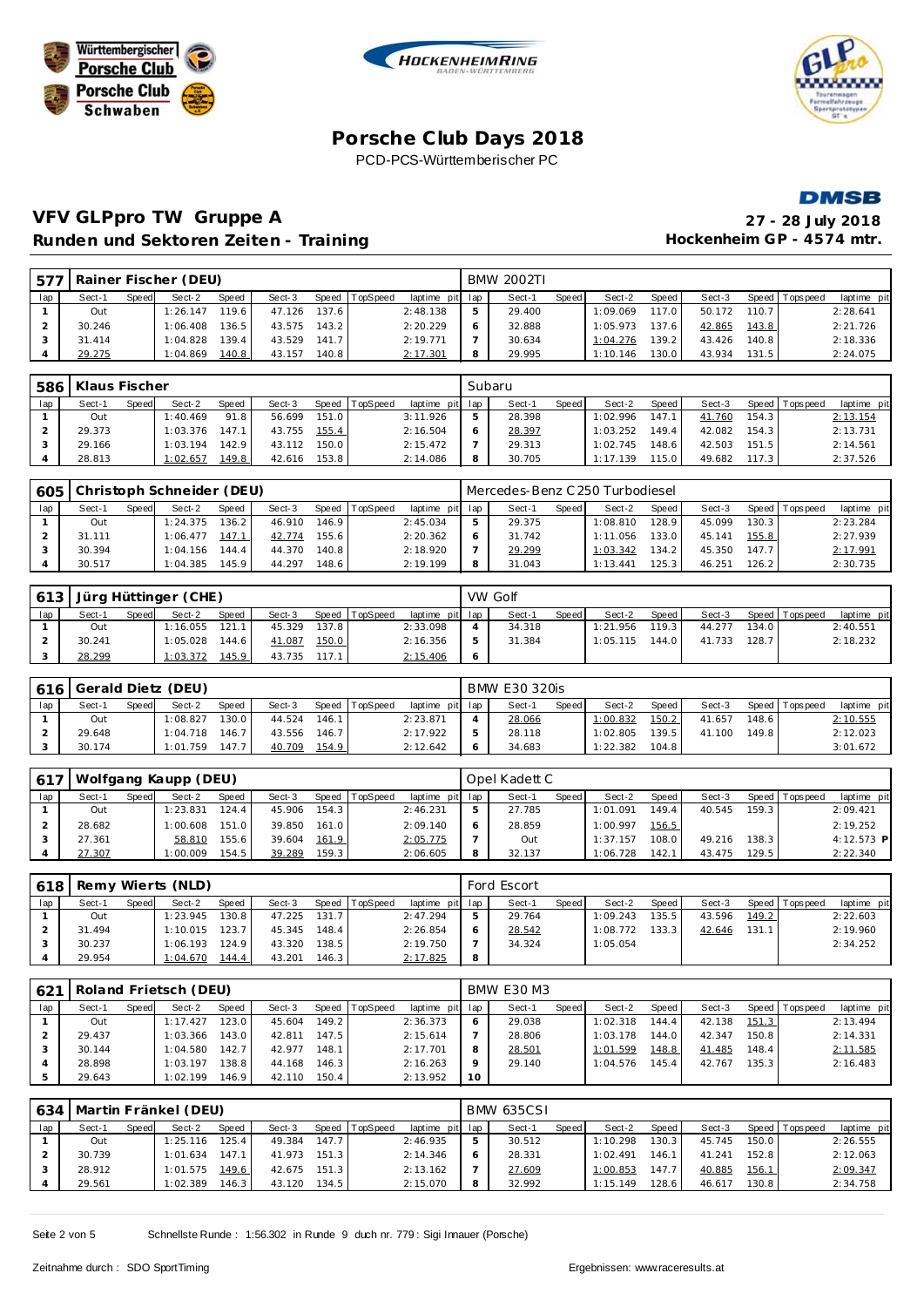







### **VFV GLPpro TW Gruppe A 27 - 28 July 2018 Runden und Sektoren Zeiten - Training**

|                |        |       | Nunderly and Servicient Echtern - Training |       |        |       |                |                 |         |                    |         |          |       |        |       |                | .          |
|----------------|--------|-------|--------------------------------------------|-------|--------|-------|----------------|-----------------|---------|--------------------|---------|----------|-------|--------|-------|----------------|------------|
| 635 L          |        |       | Thomas Straub (DEU)                        |       |        |       |                |                 |         | Opel Kadett C Limo |         |          |       |        |       |                |            |
| Iap            | Sect-1 | Speed | Sect-2                                     | Speed | Sect-3 |       | Speed TopSpeed | laptime pit lap |         | Sect-1             | Speed I | Sect-2   | Speed | Sect-3 |       | Speed Topspeed | laptime pi |
|                | Out    |       | 1:26.060                                   | 119.7 | 49.269 | 166.2 |                | 2:46.937        | 6       | 26.076             |         | 57.542   | 165.4 | 38.768 | 174.2 |                | 2:02.386   |
| $\mathcal{P}$  | 26.789 |       | 58.791                                     | 161.4 | 42.396 | 169.0 |                | 2:07.976        |         | 25.849             |         | 55.543   | 166.9 | 38.526 | 173.1 |                | 1:59.918   |
| 3              | 26.273 |       | 58.180                                     | 160.7 | 38.765 | 173.1 |                | 2:03.218        | 8       | 26.279             |         | 1:03.453 | 157.0 | 40.537 | 172.2 |                | 2:10.269   |
| $\overline{4}$ | 26.387 |       | 56.467                                     | 162.2 | 39.026 | 172.0 |                | 2:01.880        | $\circ$ | 29.025             |         | 1:07.893 | 130.6 |        |       |                | 2:28.455   |
|                | 26.338 |       | 1:00.790                                   | 158.6 | 39.533 | 169.8 |                | 2:06.661        | 10      |                    |         |          |       |        |       |                |            |

| 639 |        |       | Franz Oelmayer (DEU) |       |        |       |                |                 | BMW E36 325i |       |          |       |        |       |                 |             |
|-----|--------|-------|----------------------|-------|--------|-------|----------------|-----------------|--------------|-------|----------|-------|--------|-------|-----------------|-------------|
| lap | Sect-1 | Speed | Sect-2               | Speed | Sect-3 |       | Speed TopSpeed | laptime pit lap | Sect-1       | Speed | Sect-2   | Speed | Sect-3 |       | Speed Tops peed | laptime pit |
|     | Out    |       | 1:23.635             | 140.8 | 46.571 | 149.2 |                | 2:44.435        | 29.029       |       | 1:03.815 | 139.7 | 43.471 | 148.1 |                 | 2:16.315    |
|     | 30.729 |       | 1:04.145             | 140.8 | 43.408 | 149.6 |                | 2:18.282        | 28.858       |       | 1:02.982 | 142.5 | 42.797 | 147.9 |                 | 2:14.637    |
|     | 29.204 |       | 1:02.175             | 143.6 | 41.463 | 150.4 |                | 2:12.842        | 29.606       |       | 1:04.264 | 141.5 | 42.229 | 148.8 |                 | 2:16.099    |
|     | 28.613 |       | 1:03.156             | 142.7 | 42.100 | 150.4 |                | 2:13.869        | 28.909       |       | 1:04.493 | 142.1 | 42.170 | 147.3 |                 | 2:15.572    |

| 652 |        |       | Joachim Hohloch (DEU) |        |        |       |                 |                 | <b>BMW E30 M3</b> |       |          |       |        |         |             |             |
|-----|--------|-------|-----------------------|--------|--------|-------|-----------------|-----------------|-------------------|-------|----------|-------|--------|---------|-------------|-------------|
| lap | Sect-1 | Speed | Sect-2                | Speed  | Sect-3 | Speed | <b>TopSpeed</b> | laptime pit lap | Sect-1            | Speed | Sect-2   | Speed | Sect-3 | Speed I | T ops pee d | laptime pit |
|     | Out    |       | : 20.034              | 97.8   | 48.002 | 155.8 |                 | 2:38.418        | 27.466            |       | 56.795   | 165.9 | 39.102 | 172.0   |             | 2:03.363    |
|     | 28.452 |       | 1:01.593              | 149.81 | 40.174 | 172.8 |                 | 2:10.219        | 26.601            |       | 57.030   | 163.9 | 40.252 | 171.7   |             | 2:03.883    |
|     | 26.137 |       | 58.083                | 163.1  | 39.300 | 169.8 |                 | 2:03.520        | 26.668            |       | 56.940   | 165.9 | 39.239 | 173.9   |             | 2:02.847    |
|     | 26.181 |       | 57.162                | 163.4  | 38.927 | 173.1 |                 | 2:02.270        | 27.545            |       | 1:00.090 | 162.4 | 39.015 | 172.5   |             | 2:06.650    |

| 670 |        |       | Philipp Melzer (DEU) |       |        |         |                 |                 |   | BMW E36 |       |          |         |        |        |                |             |
|-----|--------|-------|----------------------|-------|--------|---------|-----------------|-----------------|---|---------|-------|----------|---------|--------|--------|----------------|-------------|
| lap | Sect-1 | Speed | Sect-2               | Speed | Sect-3 | Speed T | <b>TopSpeed</b> | laptime pit lap |   | Sect-1  | Speed | Sect-2   | Speed I | Sect-3 |        | Speed Topspeed | laptime pit |
|     | Out    |       | 1:16.149             | 144.4 | 44.592 | 146.1   |                 | 2:29.062        |   | 33.142  |       | 1:23.006 | 103.9   | 51.888 | 149.01 |                | 2:48.036    |
|     | 30.469 |       | 1:04.635             | 142.3 | 42.881 | 148.4   |                 | 2:17.985        |   | 29.626  |       | 1:05.301 | 142.    | 42.351 | 151.9  |                | 2:17.278    |
|     | 29.524 |       | 1:03.220             | 145.6 | 42.163 | 150.2   |                 | 2:14.907        |   | 30.624  |       | 1:05.205 | 140.4   | 42.779 | 141.5  |                | 2:18.608    |
|     | 28.548 |       | 1:03.047             | 144.6 | 51.236 | 145.0   |                 | 2:22.831        | 8 |         |       |          |         |        |        |                |             |

|     |        |       | 675   Albrecht Kamenzin (DEU) |              |        |       |          |                 |   | BMW 325 i |         |          |       |        |       |                 |             |
|-----|--------|-------|-------------------------------|--------------|--------|-------|----------|-----------------|---|-----------|---------|----------|-------|--------|-------|-----------------|-------------|
| lap | Sect-1 | Speed | Sect-2                        | <b>Speed</b> | Sect-3 | Speed | TopSpeed | laptime pit lap |   | Sect-1    | Speed I | Sect-2   | Speed | Sect-3 |       | Speed Tops peed | laptime pit |
|     | Out    |       | 1:24.459                      | 120.4        | 46.533 | 154.5 |          | 2:45.033        |   | 30.497    |         | 1:01.378 | 145.7 | 41.432 | 158.4 |                 | 2:13.307    |
|     | 50.036 |       | 1:06.855                      | 142.3        | 42.804 | 153.8 |          | 2:39.695        |   | 28.017    |         | 1:02.006 | 143.6 | 41.218 | 157.4 |                 | 2:11.241    |
|     | 29.314 |       | 1:02.430                      | 135.7        | 42.718 | 155.8 |          | 2:14.462        |   | 29.733    |         | 1:01.536 | 144.2 | 41.280 | 156.1 |                 | 2:12.549    |
|     | 28.711 |       | 1:03.046                      | 144.6        | 41.483 | 157.0 |          | 2:13.240        | 8 |           |         |          |       |        |       |                 |             |

| 681 |        |              | Frank Schmeer (DEU) |              |        |       |                 |                 | VW Golf 1 |       |          |       |        |       |                   |             |
|-----|--------|--------------|---------------------|--------------|--------|-------|-----------------|-----------------|-----------|-------|----------|-------|--------|-------|-------------------|-------------|
| lap | Sect-1 | <b>Speed</b> | Sect-2              | <b>Speed</b> | Sect-3 | Speed | <b>TopSpeed</b> | laptime pit lap | Sect-1    | Speed | Sect-2   | Speed | Sect-3 |       | Speed   Tops peed | laptime pit |
|     | Out    |              | 1:11.455            | 139.4        | 43.821 | 147.3 |                 | 2:24.111        | 29.310    |       | 1:04.943 | 143.8 | 43.001 | 147.5 |                   | 2:17.254    |
|     | 29.572 |              | 1:03.880            | 142.9        | 43.025 | 146.9 |                 | 2:16.477        | 29.299    |       | 1:04.051 | 143.2 | 42.294 | 149.0 |                   | 2:15.644    |
|     | 29.356 |              | 1:03.827            | 142.7        | 43.297 | 149.4 |                 | 2:16.480        | 29.551    |       | 1:20.722 | 135.7 |        |       |                   | 2:49.497    |

| 682 |        |              | Julian Reinbott (DEU) |       |        |       |          |                 | BMW E36 328i |       |          |       |        |       |                |             |
|-----|--------|--------------|-----------------------|-------|--------|-------|----------|-----------------|--------------|-------|----------|-------|--------|-------|----------------|-------------|
| lap | Sect-1 | <b>Speed</b> | Sect-2                | Speed | Sect-3 | Speed | TopSpeed | laptime pit lap | Sect-1       | Speed | Sect-2   | Speed | Sect-3 |       | Speed Topspeed | laptime pit |
|     | Out    |              | 1:17.565              | 113.4 | 49.189 | 147.7 |          | 2:40.184        | 27.289       |       | 1:00.870 | 145.4 | 39.757 | 150.6 |                | 2:07.916    |
|     | 28.093 |              | 1:01.575              | 144.6 | 43.255 | 149.2 |          | 2:12.923        | 27.335       |       | 1:00.684 | 148.6 | 39.262 | 152.1 |                | 2:07.281    |
|     | 28.817 |              | 1:01.879              | 145.0 | 39.783 | 151.3 |          | 2:10.479        | 29.928       |       | 1:16.104 | 110.7 | 47.852 | 138.8 |                | 2:33.884    |
|     | 27.347 |              | 1:00.667              | 147.3 | 40.152 | 151.0 |          | 2:08.166        |              |       |          |       |        |       |                |             |

| 685 |        |       | Martin Schaele (DEU) |              |        |       |                |             |     | <b>BMW E36 M3</b> |       |          |                    |        |       |                   |             |
|-----|--------|-------|----------------------|--------------|--------|-------|----------------|-------------|-----|-------------------|-------|----------|--------------------|--------|-------|-------------------|-------------|
| lap | Sect-1 | Speed | Sect-2               | <b>Speed</b> | Sect-3 |       | Speed TopSpeed | laptime pit | lap | Sect-1            | Speed | Sect-2   | Speed              | Sect-3 |       | Speed   Tops peed | laptime pit |
|     | Out    |       | 1:27.130             | 127.1        | 50.927 | 141.5 |                | 2:52.665    |     | 31.423            |       | 1:06.716 | 139.0              | 46.436 | 148.8 |                   | 2:24.575    |
|     | 39.748 |       | 1:07.528             | 140.6        | 47.220 | 149.0 |                | 2:34.496    |     | 31.705            |       | 1:06.319 | 141.9              | 47.331 | 143.2 |                   | 2:25.355    |
|     | 31.435 |       | 1:05.905             | 141.5        | 47.337 | 148.6 |                | 2:24.677    |     | 32.654            |       | 1:09.006 | 134.2 <sub>1</sub> | 48.432 | 150.2 |                   | 2:30.092    |
|     | 32.942 |       | 1:06.755             | 139.2        | 46.628 | 146.9 |                | 2:26.325    | 8   | 33.160            |       | 1:08.137 | 140.6              | 46.877 | 149.8 |                   | 2:28.174    |

| 694 |        |       | Thomas Andre (CHE) |              |        |                    |          |                 | Nissan Primera P 10 |         |          |       |        |                    |                |             |
|-----|--------|-------|--------------------|--------------|--------|--------------------|----------|-----------------|---------------------|---------|----------|-------|--------|--------------------|----------------|-------------|
| lap | Sect-1 | Speed | Sect-2             | <b>Speed</b> | Sect-3 | Speed              | TopSpeed | laptime pit lap | Sect-1              | Speed I | Sect-2   | Speed | Sect-3 |                    | Speed Topspeed | laptime pit |
|     | Out    |       | 1:09.244           | 142.3        | 42.030 | 155.6              |          | 2:23.818        | 27.819              |         | 1:00.618 | 152.3 | 40.471 | 150.6 <sub>1</sub> |                | 2:08.908    |
|     | 28.281 |       | 1:01.998           | 150.2        | 40.246 | 157.2              |          | 2:10.525        | 29.564              |         | 1:02.598 | 129.2 |        |                    |                | 2:33.758    |
|     | 27.468 |       | 1:01.037           | 150.6        | 40.127 | 156.5 <sub>1</sub> |          | 2:08.632        |                     |         |          |       |        |                    |                |             |

Seite 3 von 5 Schnellste Runde : 1:56.302 in Runde 9 duch nr. 779 : Sigi Imauer (Porsche)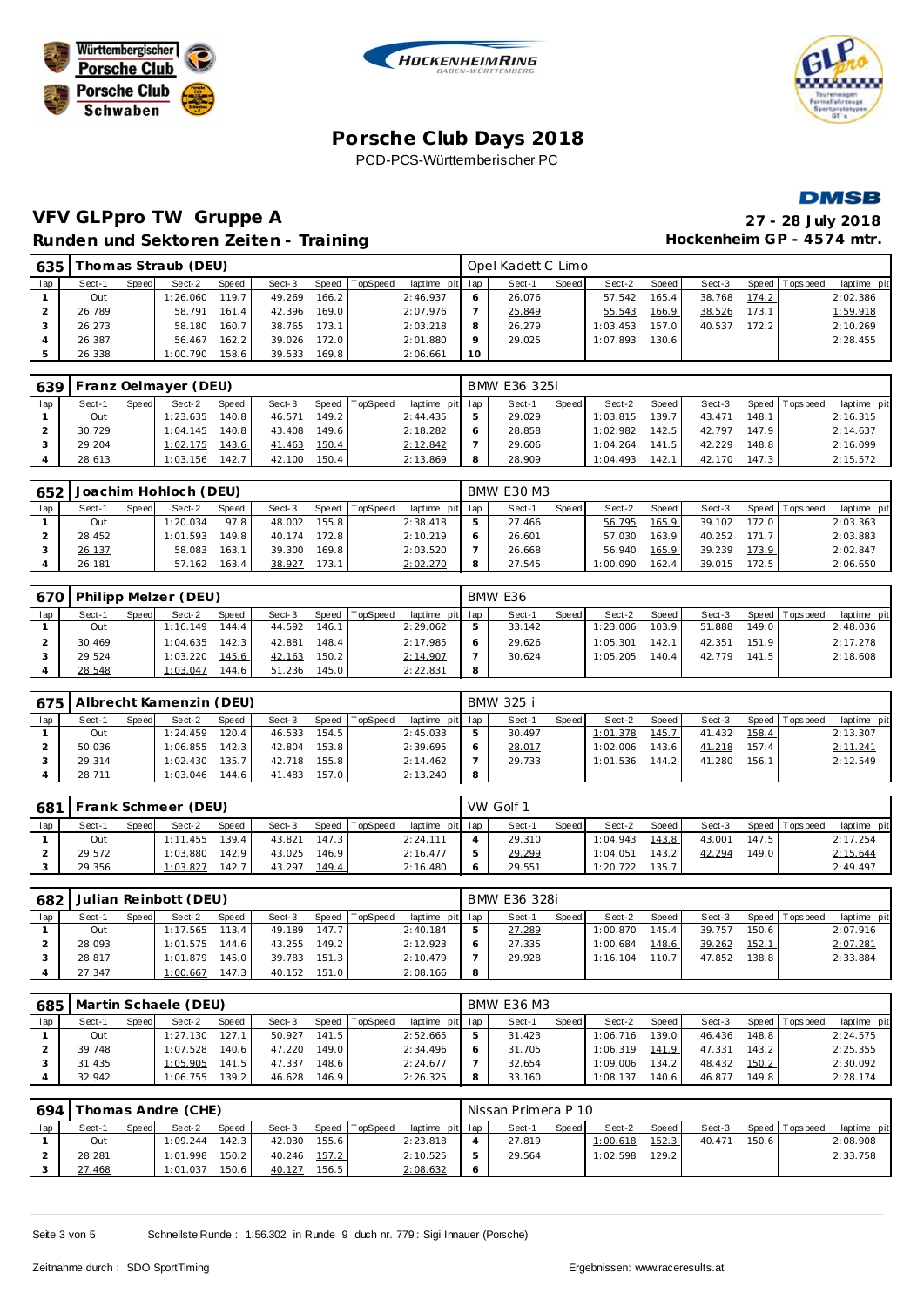







# **VFV GLPpro TW Gruppe A Runden und Sektoren Zeiten - Training + 4574 mtr.** Hockenheim GP + 4574 mtr.

| 27 - 28 July 2018          |
|----------------------------|
| -lockenheim GP - 4574 mtr. |

| 735 I |        |       | Franz Straub (DEU) |       |        |       |          |                 |         | De Tomaso Pantera GT 4 |       |        |       |        |       |                |             |
|-------|--------|-------|--------------------|-------|--------|-------|----------|-----------------|---------|------------------------|-------|--------|-------|--------|-------|----------------|-------------|
| lap   | Sect-1 | Speed | Sect-2             | Speed | Sect-3 | Speed | TopSpeed | laptime pit lap |         | Sect-1                 | Speed | Sect-2 | Speed | Sect-3 |       | Speed Topspeed | laptime pit |
|       | Out    |       | 1:27.390           | 118.2 | 49.935 | 165.1 |          | 2:50.140        |         | 27.442                 |       | 57.406 | 162.2 | 40.286 | 169.5 |                | 2:05.134    |
|       | 27.829 |       | 58.595             | 160.0 | 41.795 | 165.4 |          | 2:08.219        |         | 26.694                 |       | 57.128 | 160.0 | 40.618 | 164.1 |                | 2:04.440    |
|       | 27.888 |       | 56.887             | 162.4 | 40.687 | 166.2 |          | 2:05.462        |         | 27.089                 |       | 57.263 | 153.2 | 42.671 | 157.4 |                | 2:07.023    |
|       | 26.699 |       | 56.503             | 159.5 | 40.289 | 165.9 |          | 2:03.491        | $\circ$ | 27.585                 |       | 58.303 | 153.0 | 40.650 | 167.2 |                | 2:06.538    |
|       | 26.719 |       | 59.082             | 163.6 | 41.497 | 168.5 |          | 2:07.298        | 10      |                        |       |        |       |        |       |                |             |

| 736 |        |       | Heinz - Willi Nutz (DEU) |        |        |       |          |                 |    | Porsche 944 S2 |       |          |       |        |       |                |             |
|-----|--------|-------|--------------------------|--------|--------|-------|----------|-----------------|----|----------------|-------|----------|-------|--------|-------|----------------|-------------|
| lap | Sect-1 | Speed | Sect-2                   | Speed  | Sect-3 | Speed | TopSpeed | laptime pit lap |    | Sect-1         | Speed | Sect-2   | Speed | Sect-3 |       | Speed Topspeed | laptime pit |
|     | Out    |       | 1:21.431                 | 124.4. | 46.336 | 157.2 |          | 2:40.984        |    | 27.213         |       | 1:00.580 | 139.9 | 41.602 | 163.9 |                | 2:09.395    |
|     | 32.791 |       | 1:00.644                 | 149.8  | 41.084 | 163.1 |          | 2:14.519        |    | 28.634         |       | 1:01.522 | 151.3 | 41.778 | 163.9 |                | 2:11.934    |
|     | 29.437 |       | 1:01.911                 | 153.4  | 41.797 | 162.7 |          | 2:13.145        |    | 28.581         |       | 59.483   | 148.1 | 41.787 | 162.4 |                | 2:09.851    |
|     | 29.780 |       | 1:00.381                 | 153.0  | 41.398 | 161.4 |          | 2:11.559        |    | 29.954         |       | 1:02.999 | 152.5 | 42.306 | 162.7 |                | 2:15.259    |
|     | 28.065 |       | 59.834                   | 155.6  | 41.632 | 163.4 |          | 2:09.531        | 10 |                |       |          |       |        |       |                |             |

| $-737$ |        |              | Daniel Bolliger (CHE) |       |        |       |                |                 |              | Porsche 944 Turbo |              |          |       |        |       |                 |             |
|--------|--------|--------------|-----------------------|-------|--------|-------|----------------|-----------------|--------------|-------------------|--------------|----------|-------|--------|-------|-----------------|-------------|
| lap    | Sect-1 | <b>Speed</b> | Sect-2                | Speed | Sect-3 |       | Speed TopSpeed | laptime pit lap |              | Sect-1            | <b>Speed</b> | Sect-2   | Speed | Sect-3 |       | Speed Tops peed | laptime pit |
|        | Out    |              | 1:24.202              | 139.4 | 47.311 | 154.7 |                | 2:47.373        | ь            | 29.612            |              | 1:03.811 | 149.4 | 44.790 | 155.2 |                 | 2:18.213    |
|        | 31.013 |              | 1:05.272              | 145.2 | 45.460 | 157.9 |                | 2:21.745        | <sub>O</sub> | 31.400            |              | 1:05.864 | 147.7 | 45.097 | 139.9 |                 | 2:22.361    |
|        | 31.536 |              | 1:04.050              | 150.4 | 43.812 | 157.4 |                | 2:19.398        |              | 32.876            |              | 1:06.967 | 147.1 | 45.655 | 149.0 |                 | 2:25.498    |
|        | 30.197 |              | 1:04.508              | 149.2 | 45.851 | 161.9 |                | 2:20.556        | 8            | 31.575            |              | 1:05.854 | 150.6 | 45.728 | 138.1 |                 | 2:23.157    |

| 742 |        |              | Oliver Stahl (DEU) |       |        |       |                |                 | Porsche 968 CS |       |          |                    |        |       |                 |             |
|-----|--------|--------------|--------------------|-------|--------|-------|----------------|-----------------|----------------|-------|----------|--------------------|--------|-------|-----------------|-------------|
| lap | Sect-1 | <b>Speed</b> | Sect-2             | Speed | Sect-3 |       | Speed TopSpeed | laptime pit lap | Sect-1         | Speed | Sect-2   | Speed              | Sect-3 |       | Speed Tops peed | laptime pit |
|     | Out    |              | 1:08.623           | 133.2 | 44.066 | 149.8 |                | 2:18.777        | 29.043         |       | 1:01.292 | 146.1 <sub>1</sub> | 42.656 | 150.0 |                 | 2:12.991    |
|     | 28.757 |              | 1:02.405           | 144.6 | 42.295 | 148.4 |                | 2:13.457        | 28.690         |       | 1:02.587 | 145.2              | 43.889 | 149.2 |                 | 2:15.166    |
|     | 29.143 |              | 1:02.779           | 144.4 | 42.045 | 153.4 |                | 2:13.967        | 28.704         |       | 1:02.072 | 146.7              | 42.724 | 151.5 |                 | 2:13.500    |
|     | 28.491 |              | 1:03.715           | 147.9 | 41.952 | 149.0 |                | 2:14.158        | 28.835         |       | 1:03.692 | 144.4              | 43.574 | 121.5 |                 | 2:16.101    |

| 748 |        |              | Markus Lixl (DEU) |              |        |       |          |                 | Porsche 944 |       |          |       |        |       |                |             |
|-----|--------|--------------|-------------------|--------------|--------|-------|----------|-----------------|-------------|-------|----------|-------|--------|-------|----------------|-------------|
| lap | Sect-1 | <b>Speed</b> | Sect-2            | <b>Speed</b> | Sect-3 | Speed | TopSpeed | laptime pit lap | Sect-1      | Speed | Sect-2   | Speed | Sect-3 |       | Speed Topspeed | laptime pit |
|     | Out    |              | 1:11.616          | 127.1        | 45.726 | 135.5 |          | 2:25.557        | 29.609      |       | 1:25.121 | 117.5 | 46.862 | 122.4 |                | 2:41.592    |
|     | 30.951 |              | 1:06.828          | 134.8        | 43.503 | 141.4 |          | 2:21.282        | 33.493      |       | 1:11.851 | 130.4 | 44.281 | 138.1 |                | 2:29.625    |
|     | 30.160 |              | 1:05.720          | 137.6        | 43.075 | 140.8 |          | 2:18.955        | 30.899      |       | 1:07.144 | 134.2 | 43.714 | 135.5 |                | 2:21.757    |

|     | 750   Oliver Neidull (DEU) |              |          |       |        |       |                |                 | Porsche 911 Carrera 3.0 |       |        |         |        |                 |             |
|-----|----------------------------|--------------|----------|-------|--------|-------|----------------|-----------------|-------------------------|-------|--------|---------|--------|-----------------|-------------|
| lap | Sect-1                     | <b>Speed</b> | Sect-2   | Speed | Sect-3 |       | Speed TopSpeed | laptime pit lap | Sect-                   | Speed | Sect-2 | Speed I | Sect-3 | Speed Tops peed | laptime pit |
|     | Out                        |              | 1:06.116 | 134.5 | 43.976 | 153.2 |                | 2:17.949        |                         |       |        |         |        |                 |             |

| 764 |        |       | Patrick Hug (DEU) |       |        |       |                  |                 |    | Porsche 964 C2 |       |        |         |        |       |                   |             |
|-----|--------|-------|-------------------|-------|--------|-------|------------------|-----------------|----|----------------|-------|--------|---------|--------|-------|-------------------|-------------|
| lap | Sect-1 | Speed | Sect-2            | Speed | Sect-3 |       | Speed   TopSpeed | laptime pit lap |    | Sect-1         | Speed | Sect-2 | Speed I | Sect-3 |       | Speed   Tops peed | laptime pit |
|     | Out    |       | 1:17.938          | 111.3 | 45.777 | 164.4 |                  | 2:33.347        |    | 25.793         |       | 56.984 | 160.2   | 38.255 | 167.7 |                   | 2:01.032    |
|     | 26.108 |       | 57.998            | 160.0 | 38.729 | 165.6 |                  | 2:02.835        |    | 25.838         |       | 55.381 | 161.0   | 38.278 | 167.4 |                   | 1:59.497    |
|     | 26.430 |       | 56.754            | 160.7 | 38.806 | 162.9 |                  | 2:01.990        |    | 26.446         |       | 56.418 | 161.9   | 38.346 | 167.2 |                   | 2:01.210    |
|     | 25.980 |       | 57.984            | 159.8 | 39.225 | 167.7 |                  | 2:03.189        |    | 26.089         |       | 58.346 | 158.6   | 39.256 | 141.9 |                   | 2:03.691    |
|     | 25.950 |       | 55.713            | 161.4 | 40.217 | 165.4 |                  | 2:01.880        | 10 |                |       |        |         |        |       |                   |             |

| 779 |        | Sigi Innauer (AUT) |          |       | Porsche 935DP2 |       |                |             |             |        |       |        |       |        |       |                 |             |
|-----|--------|--------------------|----------|-------|----------------|-------|----------------|-------------|-------------|--------|-------|--------|-------|--------|-------|-----------------|-------------|
| lap | Sect-1 | Speed              | Sect-2   | Speed | Sect-3         |       | Speed TopSpeed | laptime pit | lap         | Sect-1 | Speed | Sect-2 | Speed | Sect-3 |       | Speed Tops peed | laptime pit |
|     | Out    |                    | 1:18.426 | 129.7 | 44.100         | 168.0 |                | 2:31.336    | 6           | 26.535 |       | 55.335 | 172.2 | 37.057 | 182.1 |                 | 1:58.927    |
|     | 27.057 |                    | 56.895   | 168.2 | 40.097         | 178.2 |                | 2:04.049    |             | 25.883 |       | 54.624 | 172.2 | 37.281 | 187.2 |                 | 1:57.788    |
|     | 27.886 |                    | 54.984   | 168.5 | 37.915         | 185.9 |                | 2:00.785    | 8           | 25.785 |       | 53.647 | 171.7 | 40.267 | 179.7 |                 | 1:59.699    |
|     | 26.308 |                    | 54.008   | 174.2 | 37.138         | 186.2 |                | 1:57.454    | $\mathsf Q$ | 25.573 |       | 53.886 | 175.6 | 36.843 | 184.6 |                 | 1:56.302    |
|     | 25.490 |                    | 53.901   | 169.3 | 38.310         | 184.3 |                | 1:57.701    | 10          |        |       |        |       |        |       |                 |             |

|     | 783   Rainer Schaab (DEU) |       |          |       |        |       |                |                 |   | Porsche 911SCR |         |          |                    |        |       |                 |             |  |  |
|-----|---------------------------|-------|----------|-------|--------|-------|----------------|-----------------|---|----------------|---------|----------|--------------------|--------|-------|-----------------|-------------|--|--|
| lap | Sect-1                    | Speed | Sect-2   | Speed | Sect-3 |       | Speed TopSpeed | laptime pit lap |   | Sect-1         | Speed I | Sect-2   | Speed              | Sect-3 |       | Speed Tops peed | laptime pit |  |  |
|     | Out                       |       | 1:11.042 | 142.9 | 43.870 | 155.2 |                | 2:24.539        |   | 28.807         |         | 1:01.494 | 147.7 <sub>1</sub> | 44.642 | 153.8 |                 | 2:14.943    |  |  |
|     | 28.593                    |       | 1:03.722 | 145.2 | 42.394 | 158.6 |                | 2:14.709        |   | 27.999         |         | 1:06.098 | 137.8              | 41.817 | 155.2 |                 | 2:15.914    |  |  |
|     | 29.824                    |       | 1:02.643 | 151.5 | 40.843 | 151.3 |                | 2:13.310        |   | 29.306         |         | 1:02.050 | 142.9              | 42.340 | 151.0 |                 | 2:13.696    |  |  |
|     | 28.397                    |       | 1:02.342 | 147.7 | 41.302 | 154.9 |                | 2:12.041        | 8 |                |         |          |                    |        |       |                 |             |  |  |

Seite 4 von 5 Schnellste Runde : 1:56.302 in Runde 9 duch nr. 779 : Sigi Imauer (Porsche)